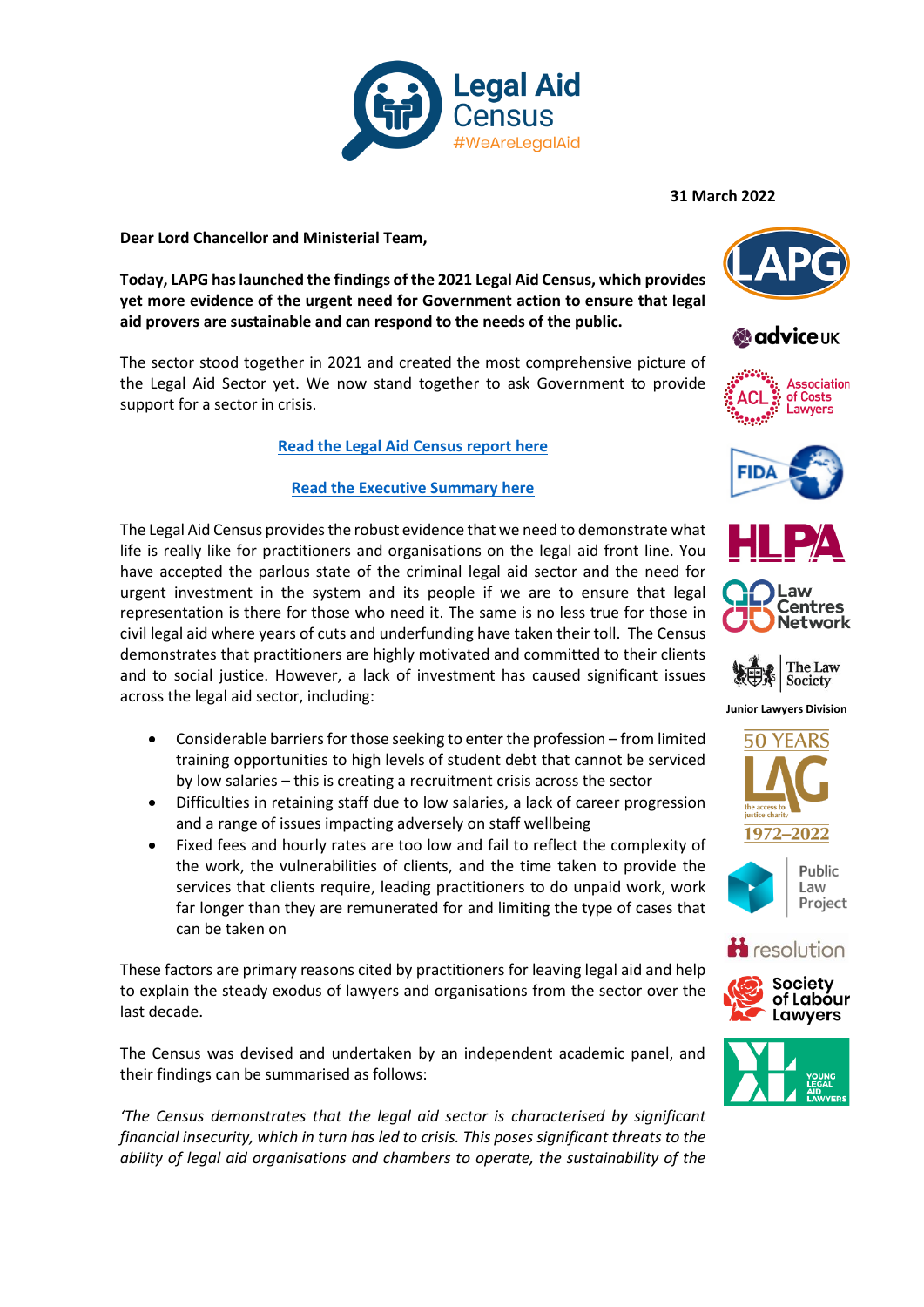

*current workforce, the possibilities for recruiting and retaining the future generation of legal aid practitioners, and the accessibility of justice.'*

The Government's recent response to the Independent Review of Criminal Legal Aid acknowledges that major steps need to be taken to secure the future of criminal defence work. The same must be said for civil legal aid. There are now just over 1400 organisations across England and Wales with a Civil Legal Aid Contract – a massive reduction in client access in the last decade – and this erosion of access to justice shows no sign of waning. Without a sufficient supply of practitioners to provide legal advice, there can be no true levelling up in our society. The Census shows us that there are fewer people going into legal aid, fewer people choosing to practice in legal aid and fewer organisations undertaking publicly-funded work throughout the whole sector.

That is why we, the undersigned, are asking the Government to take urgent action on both civil *and* criminal legal aid. The Means Test Review will ensure that thousands more will be eligible for legal aid but we need investment in the system now if we are to meet those demands. There has been talk of a civil sustainability review since 2019 but we believe that this is now not necessary as the Government is aware of the issues and the action needed to address them.

We are calling on Government to:

- Commit to an immediate increase in civil and criminal legal aid fees, accounting for historical inflation, and index-linked in the future to ensure that fees increase in line with the cost of delivering services
- Give more people the opportunity to forge a career in legal aid through, for example, a return to government-funded training and qualification processes for both civil and criminal areas of law
- Establish an expert advisory panel to conduct further research on access to justice and sector sustainability, to inform future government policy on all aspects of legal aid

The Government must recognise legal aid organisations as part of the backbone of the high street and a vital part of levelling up our communities, and must address burgeoning legal aid deserts to make access to justice a reality for all.

Now is the time for the Government to stand up and be counted on all aspects of the legal aid system.

Yours sincerely,

Jenny Beck QC (Hon) and Nicola Mackintosh QC (Hon), Co-Chairs, **Legal Aid Practitioners Group**

Chilli Reid, Executive Director, **AdviceUK**

Jack Ridgway, Vice Chairman, **Association of Costs Lawyers**